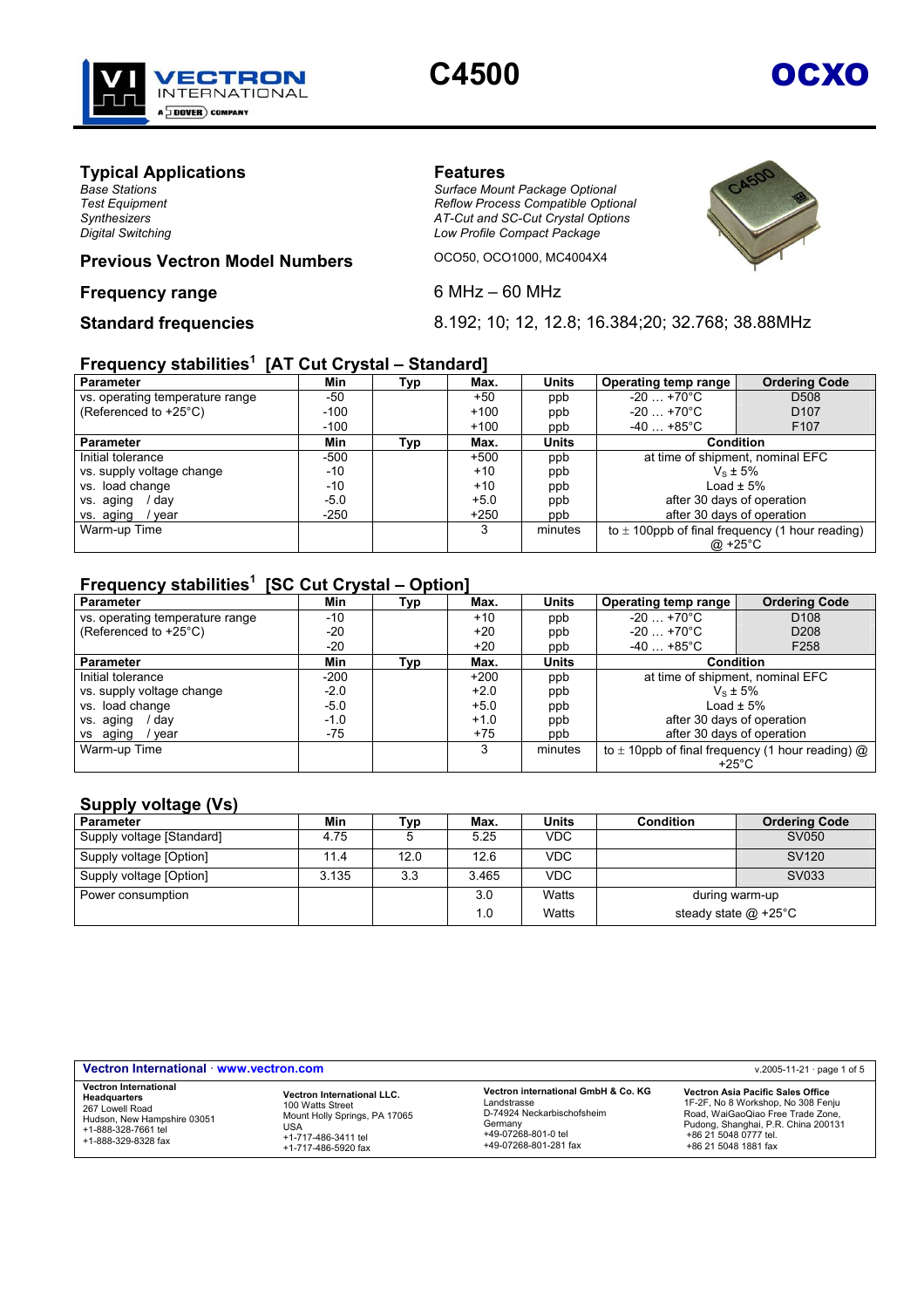



#### **RF output**

| <b>Parameter</b>   | Min | [vɒ | Max.         | <b>Units</b> | Condition                           | <b>Ordering Code</b> |
|--------------------|-----|-----|--------------|--------------|-------------------------------------|----------------------|
| Signal [Standard]  |     |     | <b>HCMOS</b> |              |                                     | <b>RFH</b>           |
| Load               |     | 15  |              | p⊦           |                                     |                      |
| Signal Level (Vol) |     |     | 0.5          | <b>VDC</b>   | with Vs=12.0V or 5.0V and 15pF load |                      |
|                    |     |     | 0.3          | VDC          | with Vs=3.3V and 15pF load          |                      |
| Signal Level (Voh) | 4.5 |     |              | <b>VDC</b>   | with Vs=12.0V or 5.0V and 15pF load |                      |
|                    | 3.0 |     |              | <b>VDC</b>   | with Vs=3.3V and 15pF load          |                      |
| Duty cycle         | 45  |     | 55           | %            | @ (Voh-Vol)/2                       |                      |

#### **Frequency Tuning (EFC)**

| <b>Parameter</b>      | Min       | Typ   | Max.      | <b>Units</b> | <b>Condition</b>    |
|-----------------------|-----------|-------|-----------|--------------|---------------------|
| <b>Tuning Range</b>   | ±1.0      | ±1.75 | $\pm 2.5$ | ppm          | with SC Cut Crystal |
|                       | $\pm 3.0$ | ±5.0  | $\pm 8$   | ppm          | with AT Cut Crystal |
| Linearity             |           |       | 5         | %            |                     |
| <b>Tuning Slope</b>   |           |       | Positive  |              |                     |
| Control Voltage Range | 0.0       | 2.0   | 4.0       | <b>VDC</b>   | with Vs=5.0VDC      |
|                       | 0.0       | 2.0   | 4.0       | <b>VDC</b>   | with Vs=12VDC       |
|                       | 0.0       | 1.4   | 2.8       | <b>VDC</b>   | with Vs=3.3VDC      |

#### **Reference Voltage Output (Vref)**

|                   | .    |     |      |            |                  |
|-------------------|------|-----|------|------------|------------------|
| Parameter         | Min  | ⊤ур | Max. | Units      | <b>Condition</b> |
| Reference Voltage | 3.92 | 4 G | 4.08 | <b>VDC</b> | with Vs=5.0VDC   |
|                   | 4.9  | 5.0 | 5.1  | VDC        | with Vs=12VDC    |
|                   | 2.75 | 2.8 | 2.85 | VDC        | with Vs=3.3VDC   |

### **Additional parameters**

| Parameter                | Min | Typ | Max.                       | <b>Units</b> |        |        | <b>Condition</b>   |
|--------------------------|-----|-----|----------------------------|--------------|--------|--------|--------------------|
| Phase Noise <sup>3</sup> |     |     | -90                        | dBc/Hz       |        | Hz.    | with 10 MHz SC Cut |
|                          |     |     | $-120$                     | dBc/Hz       |        | 10 Hz  |                    |
|                          |     |     | $-140$                     | dBc/Hz       | 100 Hz |        |                    |
|                          |     |     | $-145$                     | dBc/Hz       |        | kHz    |                    |
|                          |     |     | $-150$                     | dBc/Hz       |        | 10 kHz |                    |
| Phase Noise <sup>3</sup> |     |     | $-75$                      | dBc/Hz       |        | Hz     | with 10 MHz AT Cut |
|                          |     |     | $-105$                     | dBc/Hz       | 10     | Hz     |                    |
|                          |     |     | $-130$                     | dBc/Hz       | 100    | Hz     |                    |
|                          |     |     | $-140$                     | dBc/Hz       |        | kHz    |                    |
|                          |     |     | $-150$                     | dBc/Hz       | 10     | kHz    |                    |
| Weight                   |     |     | 14                         | g            |        |        |                    |
| Processing & Packing     |     |     | Handling & processing note |              |        |        |                    |

### **Absolute Maximum Ratings**

| <b>Parameter</b>           | Min | ⊤ур | Max.   | <b>Units</b> | <b>Condition</b> |
|----------------------------|-----|-----|--------|--------------|------------------|
| Supply voltage (Vs)        |     |     | 7.0    |              | with Vs=5.0VDC   |
|                            |     |     | 15.0   |              | with Vs=12VDC    |
|                            |     |     | 7.0    |              | with Vs=3.3VDC   |
| Output Load                |     |     | 50     | nF           |                  |
| Operable temperature range | -55 |     | +85    | °C           |                  |
| Storage temperature range  | -55 |     | $+125$ | °C           |                  |

| Vectron International · www.vectron.com |                                   |                                     | v.2005-11-21 $\cdot$ page 2 of 5    |
|-----------------------------------------|-----------------------------------|-------------------------------------|-------------------------------------|
| <b>Vectron International</b>            | <b>Vectron International LLC.</b> | Vectron international GmbH & Co. KG | Vectron Asia Pacific Sales Office   |
| Headquarters                            | 100 Watts Street                  | Landstrasse                         | 1F-2F, No 8 Workshop, No 308 Fenju  |
| 267 Lowell Road                         | Mount Holly Springs, PA 17065     | D-74924 Neckarbischofsheim          | Road, WaiGaoQiao Free Trade Zone,   |
| Hudson, New Hampshire 03051             | USA                               | Germany                             | Pudong, Shanghai, P.R. China 200131 |
| +1-888-328-7661 tel                     | +1-717-486-3411 tel               | +49-07268-801-0 tel                 | +86 21 5048 0777 tel.               |
| +1-888-329-8328 fax                     | +1-717-486-5920 fax               | +49-07268-801-281 fax               | +86 21 5048 1881 fax                |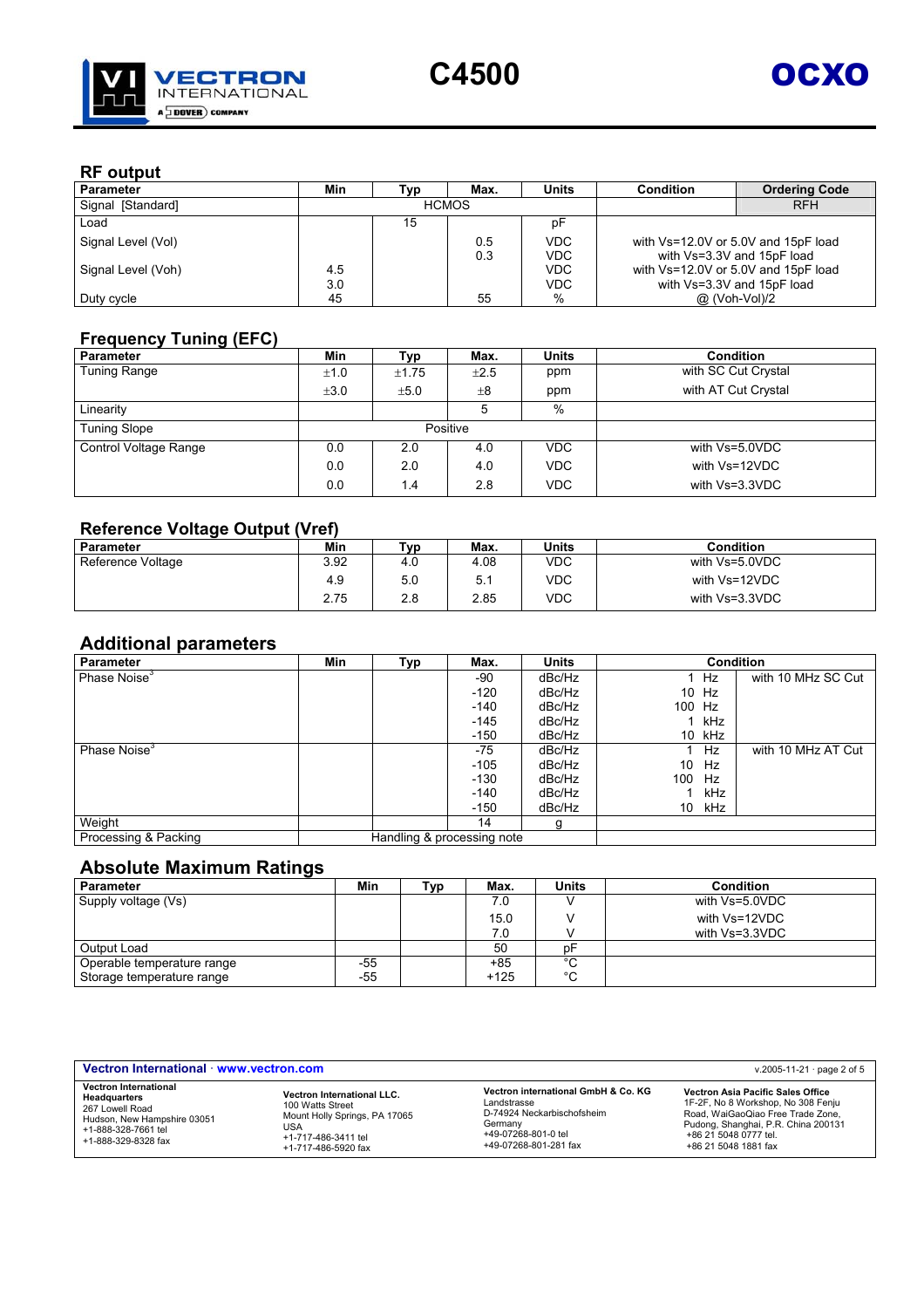

#### **Enclosures**



#### **Standard Shipping Method**



| Vectron International · www.vectron.com | v.2005-11-21 $\cdot$ page 3 of 5 |                                     |                                     |
|-----------------------------------------|----------------------------------|-------------------------------------|-------------------------------------|
| <b>Vectron International</b>            | Vectron International LLC.       | Vectron international GmbH & Co. KG | Vectron Asia Pacific Sales Office   |
| Headquarters                            | 100 Watts Street                 | Landstrasse                         | 1F-2F, No 8 Workshop, No 308 Fenju  |
| 267 Lowell Road                         | Mount Holly Springs, PA 17065    | D-74924 Neckarbischofsheim          | Road, WaiGaoQiao Free Trade Zone.   |
| Hudson, New Hampshire 03051             | USA                              | Germanv                             | Pudong, Shanghai, P.R. China 200131 |
| +1-888-328-7661 tel                     | +1-717-486-3411 tel              | +49-07268-801-0 tel                 | +86 21 5048 0777 tel.               |
| +1-888-329-8328 fax                     | +1-717-486-5920 fax              | +49-07268-801-281 fax               | +86 21 5048 1881 fax                |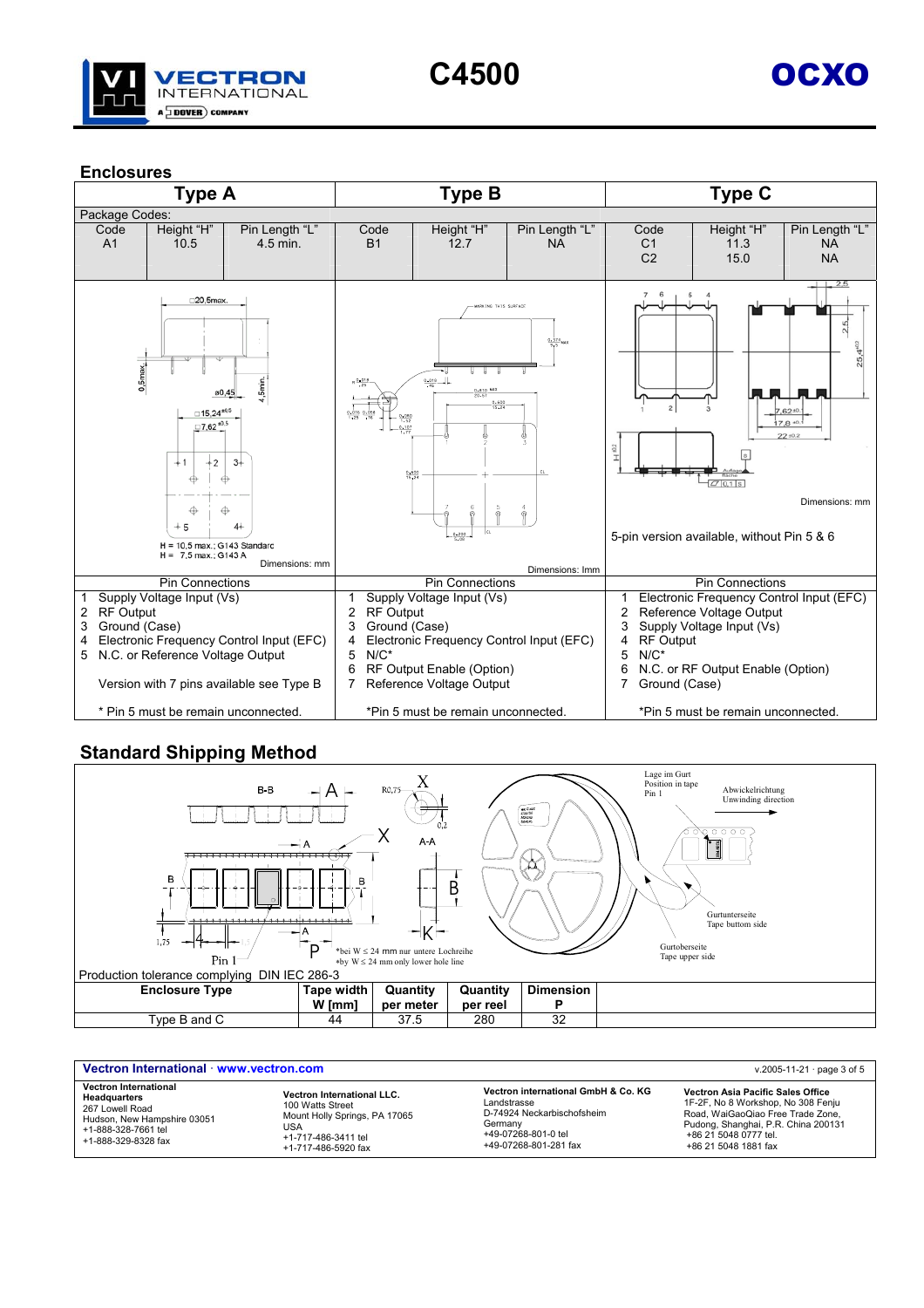

## **Recommended Reflow Profile**



Note: All temperatures refer to topside of the package, measured on the package body surface.

| Vectron International www.vectron.com<br>v.2005-11-21 $\cdot$ page 4 of 5                                                                    |                                                                                                                                             |                                                                                                                                             |                                                                                                                                                                                                      |  |  |
|----------------------------------------------------------------------------------------------------------------------------------------------|---------------------------------------------------------------------------------------------------------------------------------------------|---------------------------------------------------------------------------------------------------------------------------------------------|------------------------------------------------------------------------------------------------------------------------------------------------------------------------------------------------------|--|--|
| <b>Vectron International</b><br>Headquarters<br>267 Lowell Road<br>Hudson, New Hampshire 03051<br>+1-888-328-7661 tel<br>+1-888-329-8328 fax | <b>Vectron International LLC.</b><br>100 Watts Street<br>Mount Holly Springs, PA 17065<br>USA<br>+1-717-486-3411 tel<br>+1-717-486-5920 fax | Vectron international GmbH & Co. KG<br>Landstrasse<br>D-74924 Neckarbischofsheim<br>Germany<br>+49-07268-801-0 tel<br>+49-07268-801-281 fax | Vectron Asia Pacific Sales Office<br>1F-2F, No 8 Workshop, No 308 Fenju<br>Road, WaiGaoQiao Free Trade Zone,<br>Pudong, Shanghai, P.R. China 200131<br>+86 21 5048 0777 tel.<br>+86 21 5048 1881 fax |  |  |